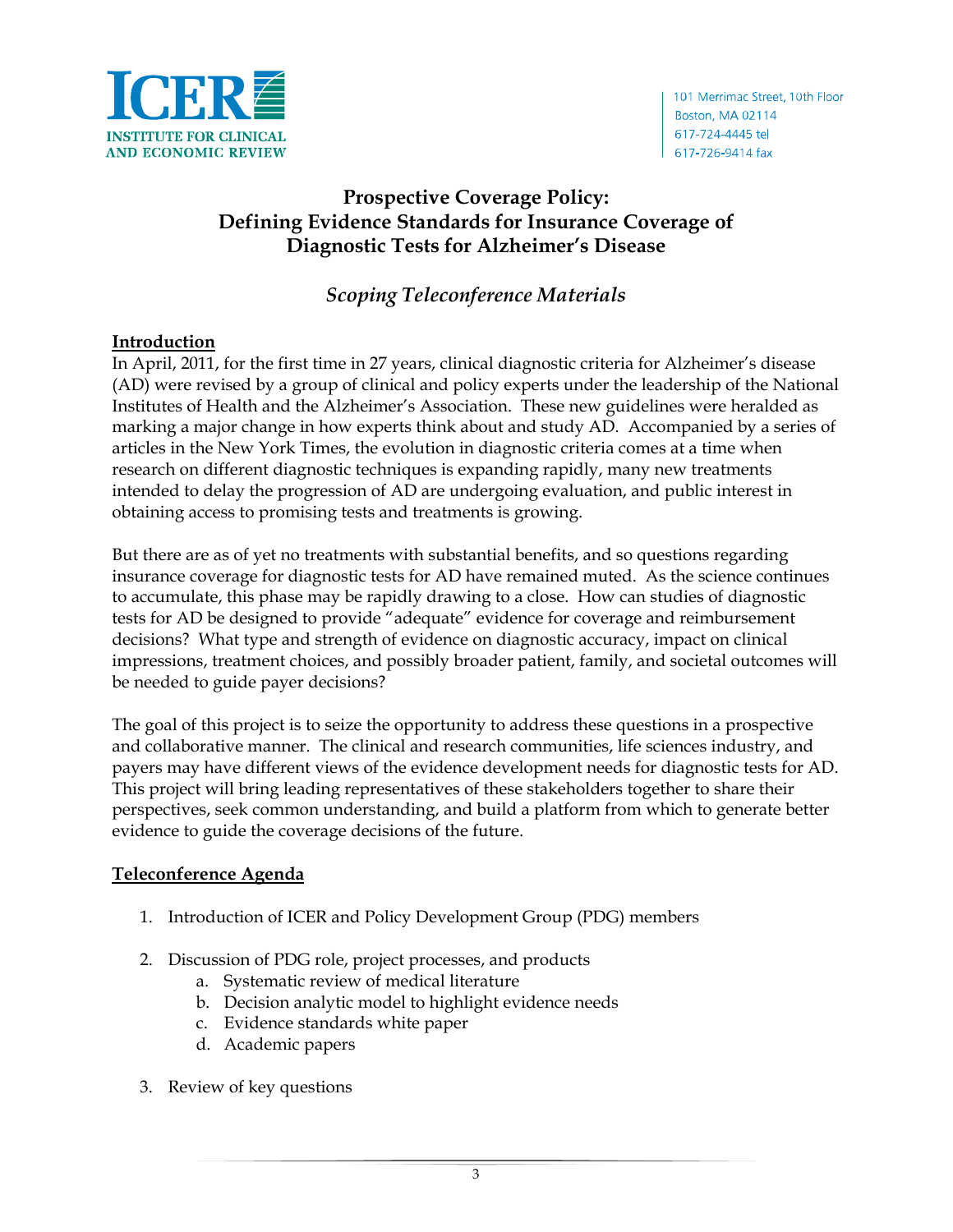

### **Key Questions**

#### *Patients*

- 1. How would it be most useful to categorize the types of patients for whom AD diagnostic testing would be considered?
	- Proposed option 1:
		- a. Asymptomatic

b. Clinical evaluation leading to designation as: 1) Mild cognitive impairment (MCI) due to probable AD; 2) Dementia due to probable AD; 3) No evidence of MCI or dementia

• Option 2: other ways to categorize based on other features that create distinct prior probabilities of AD?

#### *Systematic Review*

- 2. Have recent advances in PET imaging, CSF diagnostics, etc. rendered earlier data on test accuracy irrelevant? At what date should we consider published evidence "obsolete"?
	- Proposed option 1: Include articles published 2005-current
	- Option 2: other timeframe?
- 3. Are there any published studies of diagnostic accuracy whose results should be discounted due to serious limitations that might not be obvious upon review (e.g., patient selection, measurement standards, blinding, etc.)?

#### *Diagnostic Pathways*

4. Does the figure on the following page represent a useful way to conceptualize diagnostic pathways in such a way as to highlight potential areas where evidence will be needed for decisions related to coverage and reimbursement?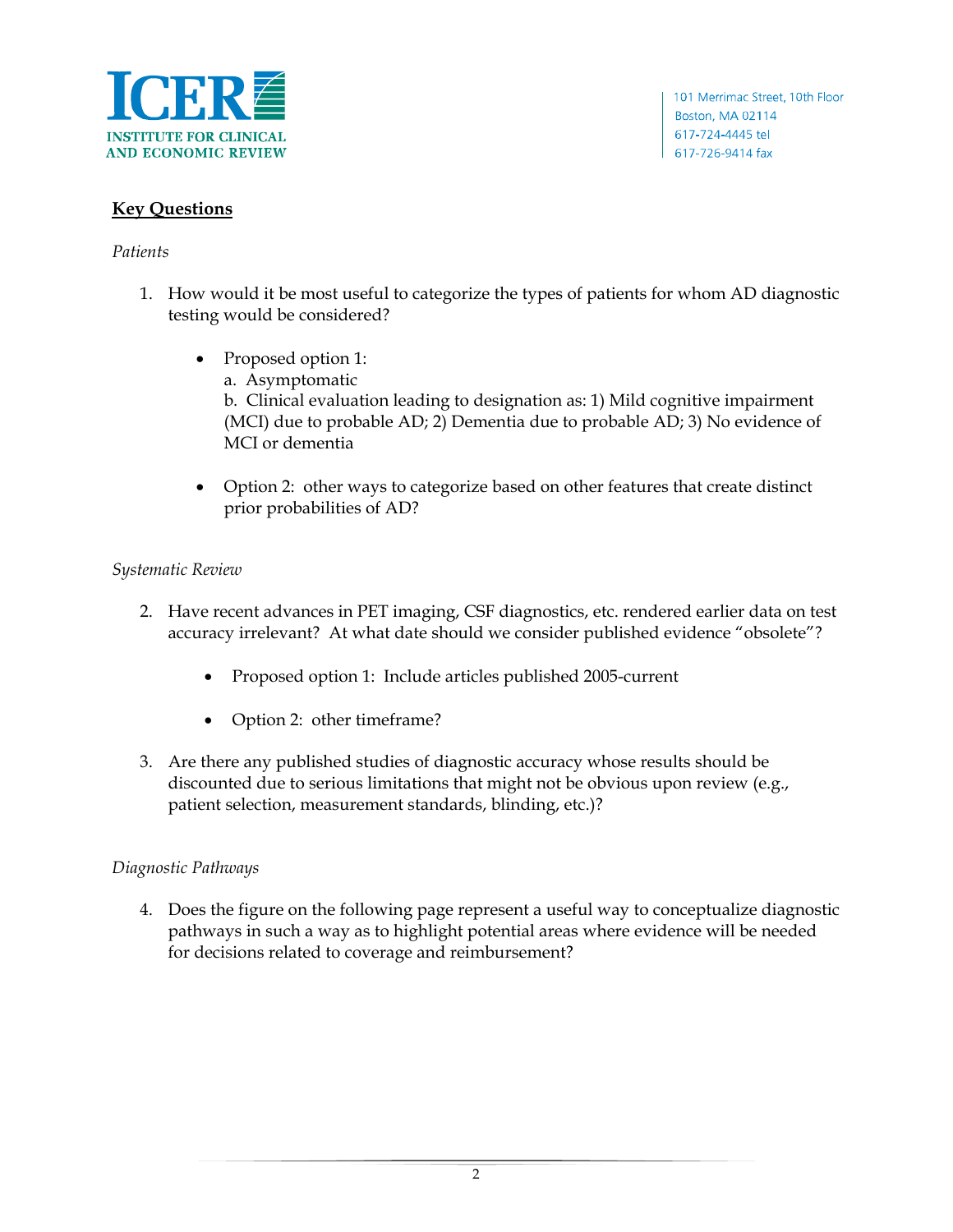

101 Merrimac Street, 10th Floor Boston, MA 02114 617-724-4445 tel 617-726-9414 fax

**Figure. Possible pathways for diagnostic testing in Alzheimer's disease.**